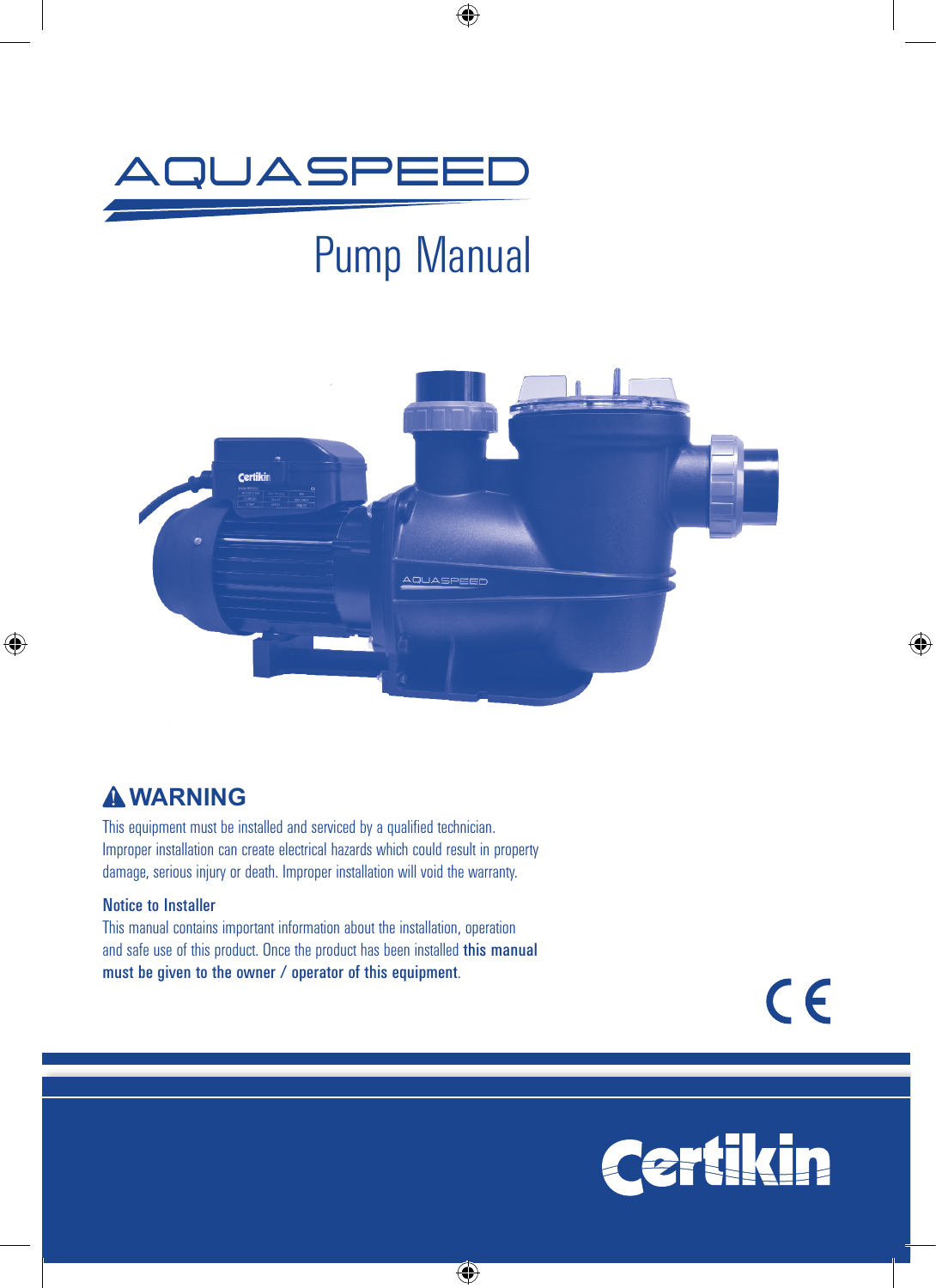# Important Safety Instructions

When installing and using this electrical equipment, basic safety precautions should always be followed, including the following:

## Read & Follow All Instructions First

**A WARNING** – Do not permit children to play with this product.

A qualified electrician must carry out all electrical wiring in accordance with local electrical regulations.

Before working on any motor be certain that the electrical source is switched off.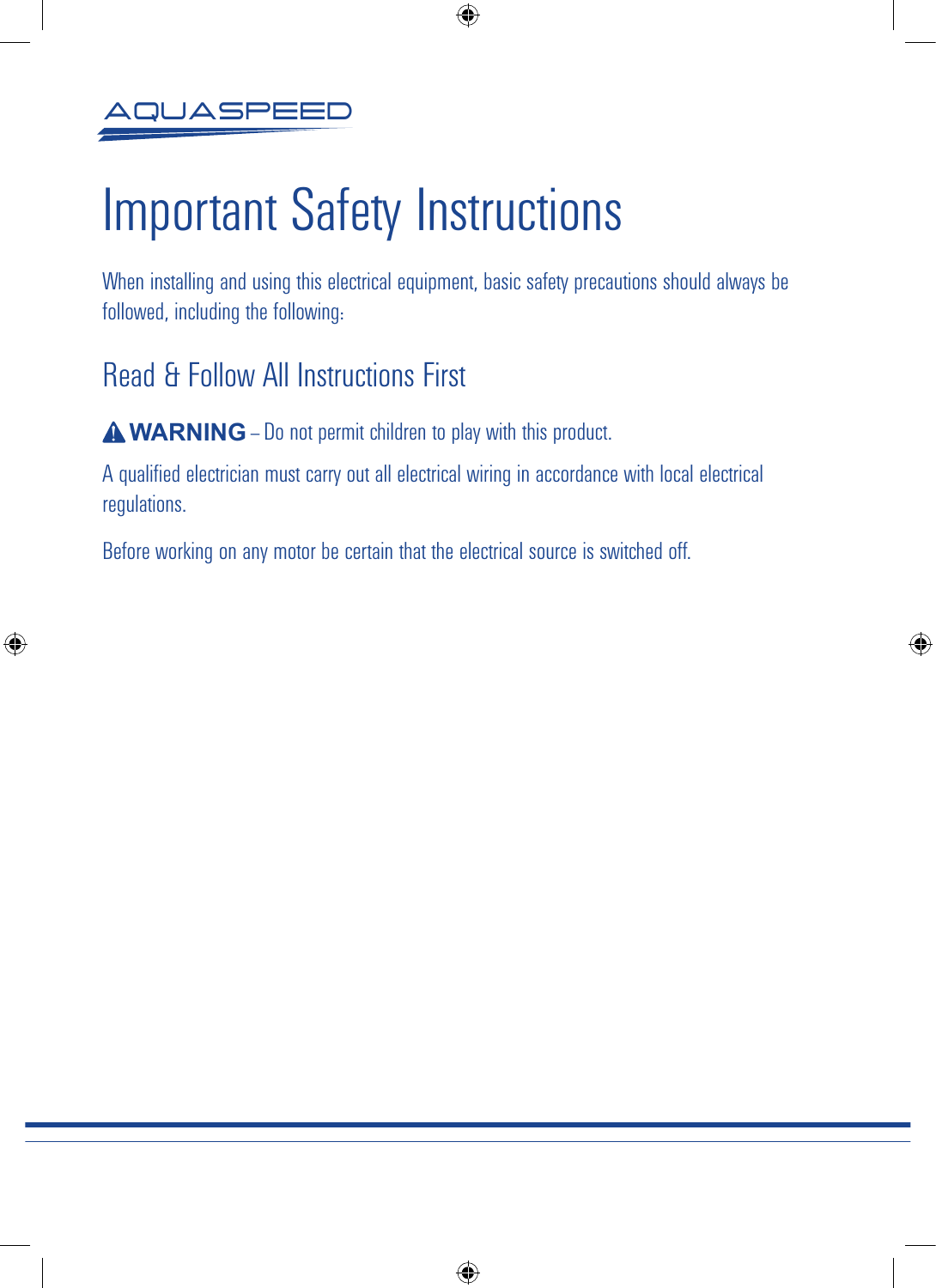## Location

The pump must be located as close as practical to the pool. The pump must also be in a position that enables easy access for periodic servicing.

Care must also be taken to position the pump in an area that is free from flooding and is a well ventilated and dry (The pump motor cooling fan must have a minimum clearance of 150mm).

## **Installation**

- 1. The pump suction line should not be smaller than the unions supplied with the pump
- 2. The suction line is to have as few bends or elbows as possible. There must not be an air trap on the suction line
- 3. Use only the pump barrel unions supplied with the pump
- 4 Bolt the pump to the required position to prevent movement
- 5. The pump electrical cable must be wired for the proper voltage and rotation in accordance with the wiring instructions
- 6. All wiring (electrical) work must be carried out by a licensed electrician and must be installed in accordance to the local codes
- 7. The motor must be grounded
- 8. The weight of the plumbing and fittings is to be independently supported and not carried by the pump
- 9. The pump motor cooling fan must have a minimum clearance of 150mm

## Important Electrical Notice

#### The electrical installation is to be done by a licensed electrician.

Each pump requires a circuit breaker to separate the pump from the electrical supply. (The contact separation has to provide full disconnection in all poles under overvoltage category Ill conditions.)

If the pump is to be installed on a swimming pool or pond situation it is **MANDATORY** that an earth leakage circuit breaker with a rated tripping current not exceeding 30mA be installed.

Check the pumps name plate for the following: voltage, amp draw and cycle.

The power cord, including the ground wire shall have a quality of 245 IEC66 (HO7RN-F) for models greater than 1Kw power input.

For models less than 1Kw input the quality shall be of 245 IEC57 (HO5RN-F). All installations must comply with local codes, based on **IEC 364-7-702** requirements.

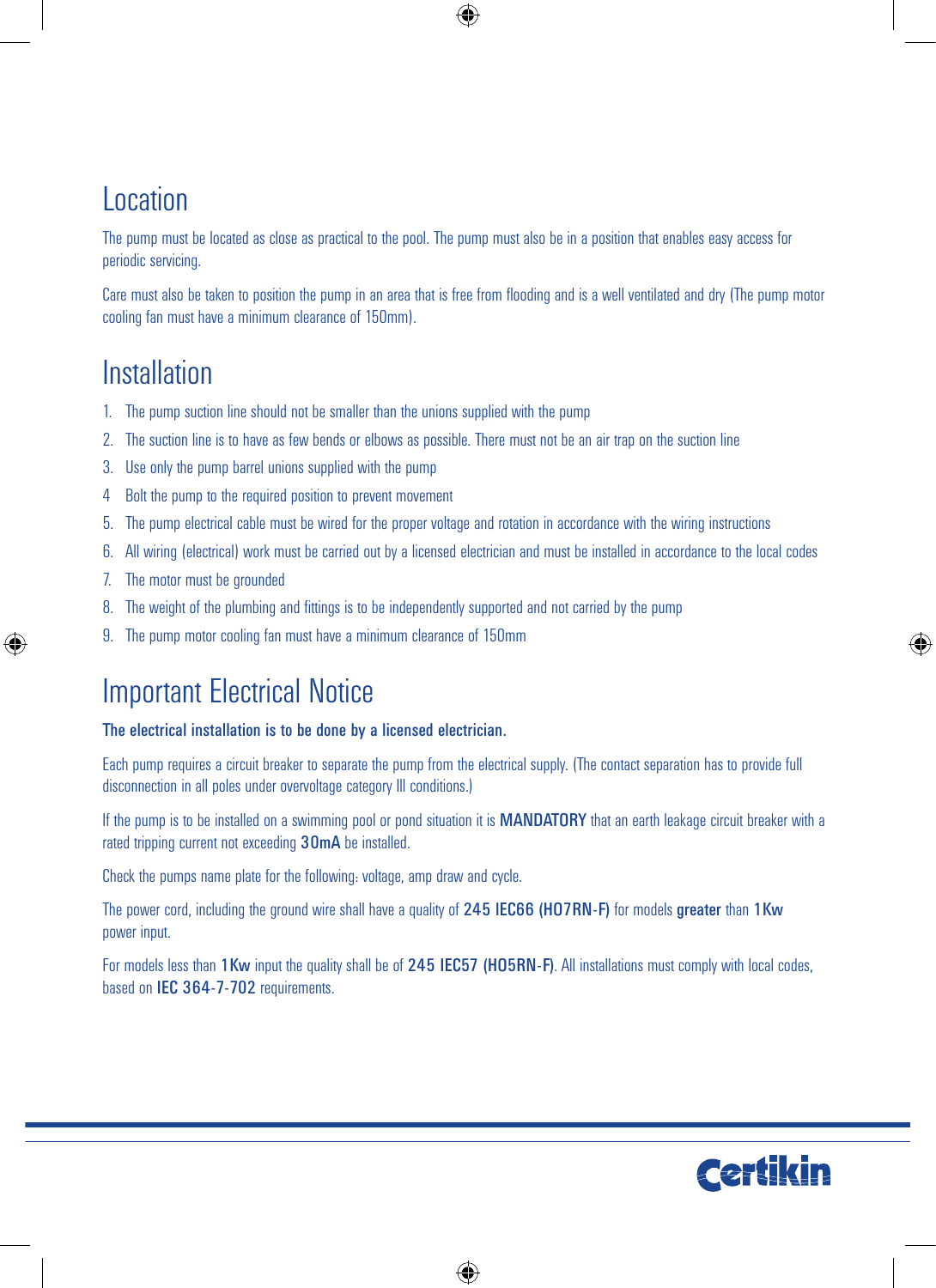

## Electrical Connection

Check that the information on the name plate corresponds to the power supply.

Employ a licensed electrician to ensure wiring installation is made in accordance with any local electrical codes. Every motor requires either a fused disconnect switch or a circuit breaker.

A SINGLE PHASE MOTOR has a built in thermal overload switch.

## **Three Phase Motors**

Three phase motors require a starter switch or magnetic starter with correctly sized overload protection in addition to the fused disconnect switch.

#### CHECK THE ROTATION OF THREE PHASE MOTORS.



The motor is only suitable for clockwise operation when viewed from the motor end fan (cowl) cover.

Three phase motors could rotate in either direction. Changing any 2 wires of the cable on a three phase motor will reverse the direction of rotation. To check the rotation of the motor, turn on for approximately 1 second. If it is running in the wrong direction turn off power and interchange any 2 wires and repeat the above step to check.

When installing three phase pumps a separate device must be available for permanent installation. This is so the pump can be isolated from the mains power. A contact distance of 3mm per pole is required for both three phase and single phase units.

Motor protection MUST be installed corresponding to the nominal current of the motor. SEE VALUE ON RATING PLATE.

It is the RESPONSIBILITY of the user to ensure adequate protection between the motor and the power supply.

The installer must protect all three phases on the supply of the motor so that the pump cannot run on 1 or 2 phases only.

### **WARNING**

Before disconnecting electrical connections, shut off the electricity at its source:

**EXAMPLE:** The fuse or circuit breaker box. Before work is carried out on the pump ensure the pump switch or timers are turned off and MAKE CERTAIN THE MAINS POWER IS SWITCHED OFF.

# Wiring Diagram

• SINGLE PHASE • THREE PHASE



 $=$  Neutra  $= 1$  ive Green/Yellow = Earth



**Black**  $-1.3$  $=12$ Blue  $-11$ **Brown** Green/Yellow = Earth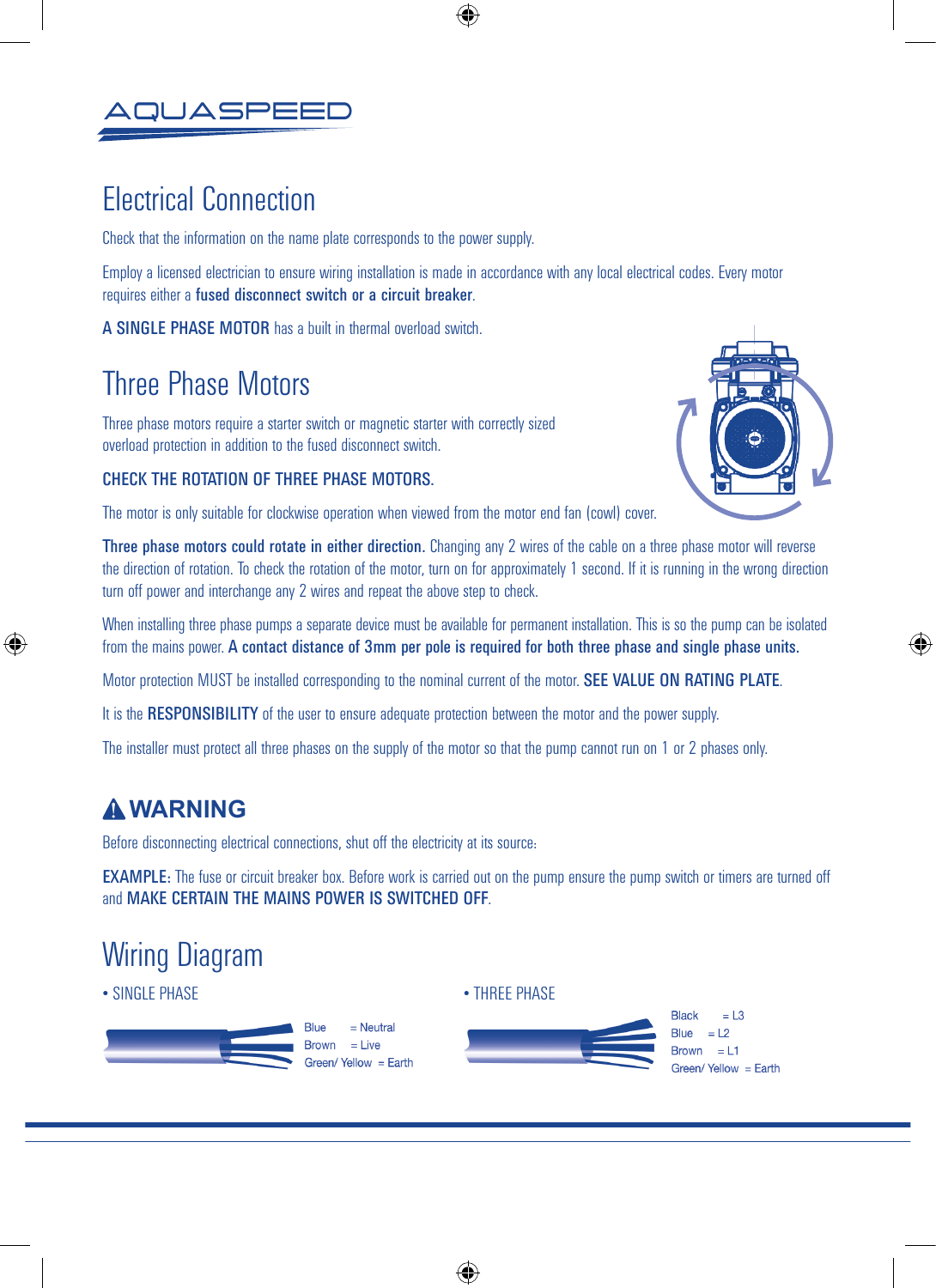# **Priming**

The Aquaspeed pump will prime and re-prime providing the hair and lint pot bowl is full of water and there is sufficient supply from the suction point.

If you lose water from the hair and lint pot bowl it will be necessary to refill it before starting.

- 1. Remove the clear lid and fill the hair and lint pot bowl with water
- 2. Replace the lid ensuring the o-ring is correctly located and start the pump

After you have done this allow a maximum of 2 minutes for the pump to start delivering water.

#### **WARNING**

High suction lift or long suction lines will require additional time to prime and can severely affect the performance of the pump. If the pump will not prime (flow) repeat steps 1 and 2 above.

## **WARNING**

If allowed to run dry, mechanical seals can be damaged rapidly and may need to be replaced.

ENSURE that there is always adequate water in the hair and lint pot bowl before you commence start up.

If you are unable to prime the pump please see the trouble-shooting guide.

Ensure all suction and discharge valves are open before you start the pump, operating the pump with these valves shut can damage the pump.

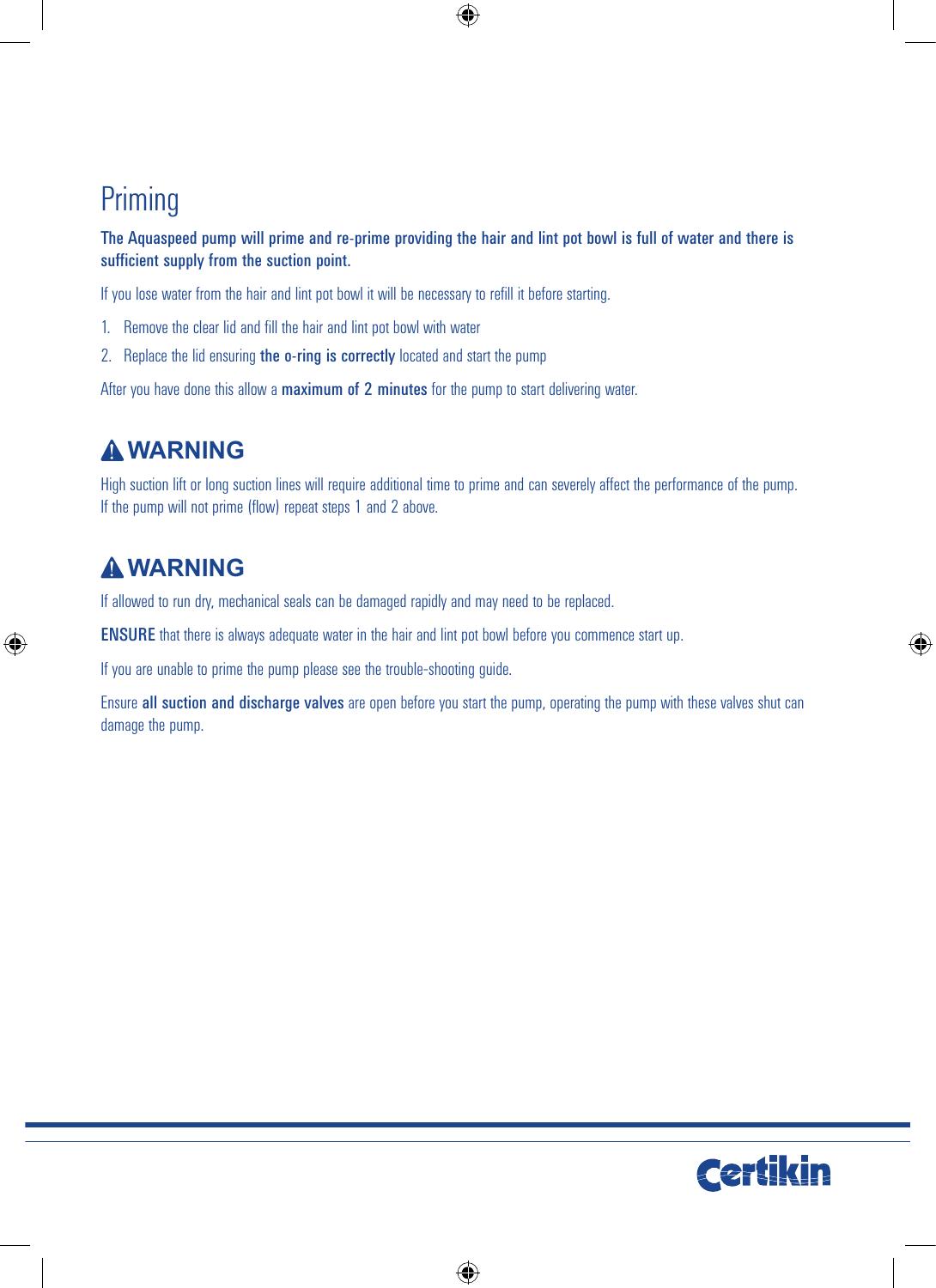

## **Maintenance**

#### Never work on a pump without turning the power off

The strainer basket in the hair and lint pot bowl should be inspected and cleaned at regular intervals.

- 1. Remove lid and lift out basket
- 2. Remove debris and hose off with clean water if necessary
- 3. Inspect the lid gasket, if needed lubricate with **silicone based grease** only or if damaged replace
- 4. Replace the strainer
- 5. Re-prime the hair and lint pot bowl
- 6. Correctly locate the o-ring
- 7. Replace the lid, tighten by hand only
- 8. Switch on pump

In climates where the pump may be exposed to frost or freezing, care must be taken to ensure the pump is protected from damage.

It is recommended that if the pump is not used during this winter period it should be drained completely. A drain plug is provided for this purpose.

Do not replace the drain plug. Store it in a safe place until you require the use of the pump. (An example would be within the hair and lint pot bowl basket.)

If at all possible remove the pump away and store it in a dry location during this period.

When you reactivate the pump ensure all seals and o-rings are in operational condition, re-grease if necessary and replace if unsure of condition.

Check that the motor shaft moves freely before reactivation

## Fluid Temperature

The permissible temperature is between  $0^{\circ}C$  and  $40^{\circ}C$ . The pump should never be operated outside of these temperatures or damage may occur.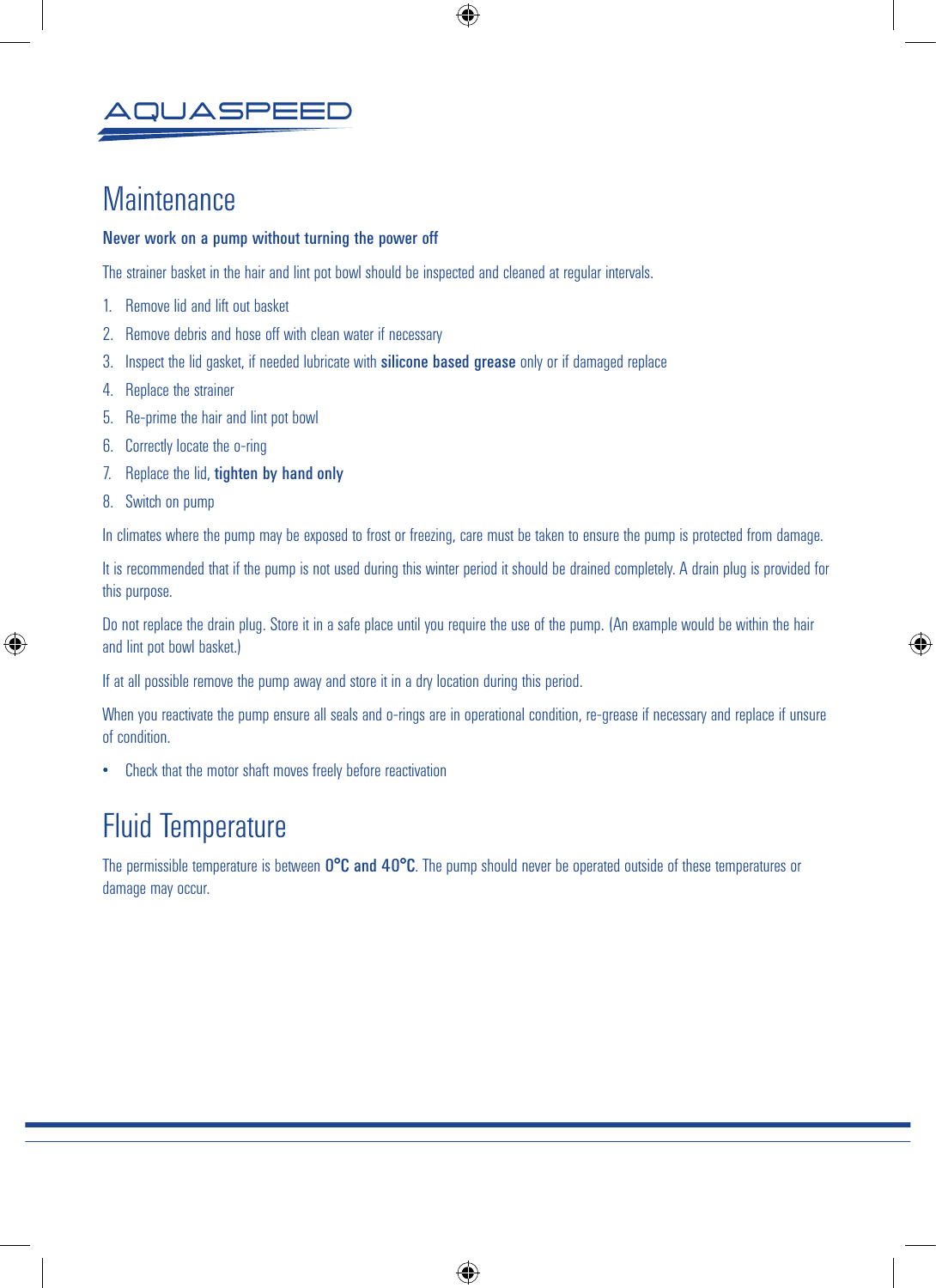## General Safety Rules

- 1. The Aquaspeed pumps are specially designed for the pre-filtering and re-circulation of water in swimming pools
- 2. They are designed to work with clean water at a temperature not exceeding 40°C (104°F)
- 3. The installation should be carried out in accordance with local safety and electrical regulations
- 4. Original replacement parts and accessories authorized by the manufacturer ensure a high level of safety. The manufacturer of the pump assumes no liability for the damage and injuries caused by un-authorized replacement parts and accessories
- 5. During operation, some parts of the pump are subject to dangerous electric voltage. Work may only be performed on each pump or on the equipment connected to it after disconnecting them from the mains power, and after disconnecting the starting device
- 6. The user should make sure that assembly and maintenance tasks are carried out by qualified authorised persons and that these persons have first carefully read the instructions for service and installation
- 7. The operating safety of the pump is only guaranteed if the installation and service instructions are correctly followed
- 8. In the event of defective operation or fault, contact your supplier
- 9. If the supply cord is damaged, it must be replaced by an authorised service agent
- 10. This appliance is not intended for use by persons with a lack of experience and knowledge
- 11. The appliance is not intended for use by young children. Young children should be supervised to ensure that they do not play with the appliance

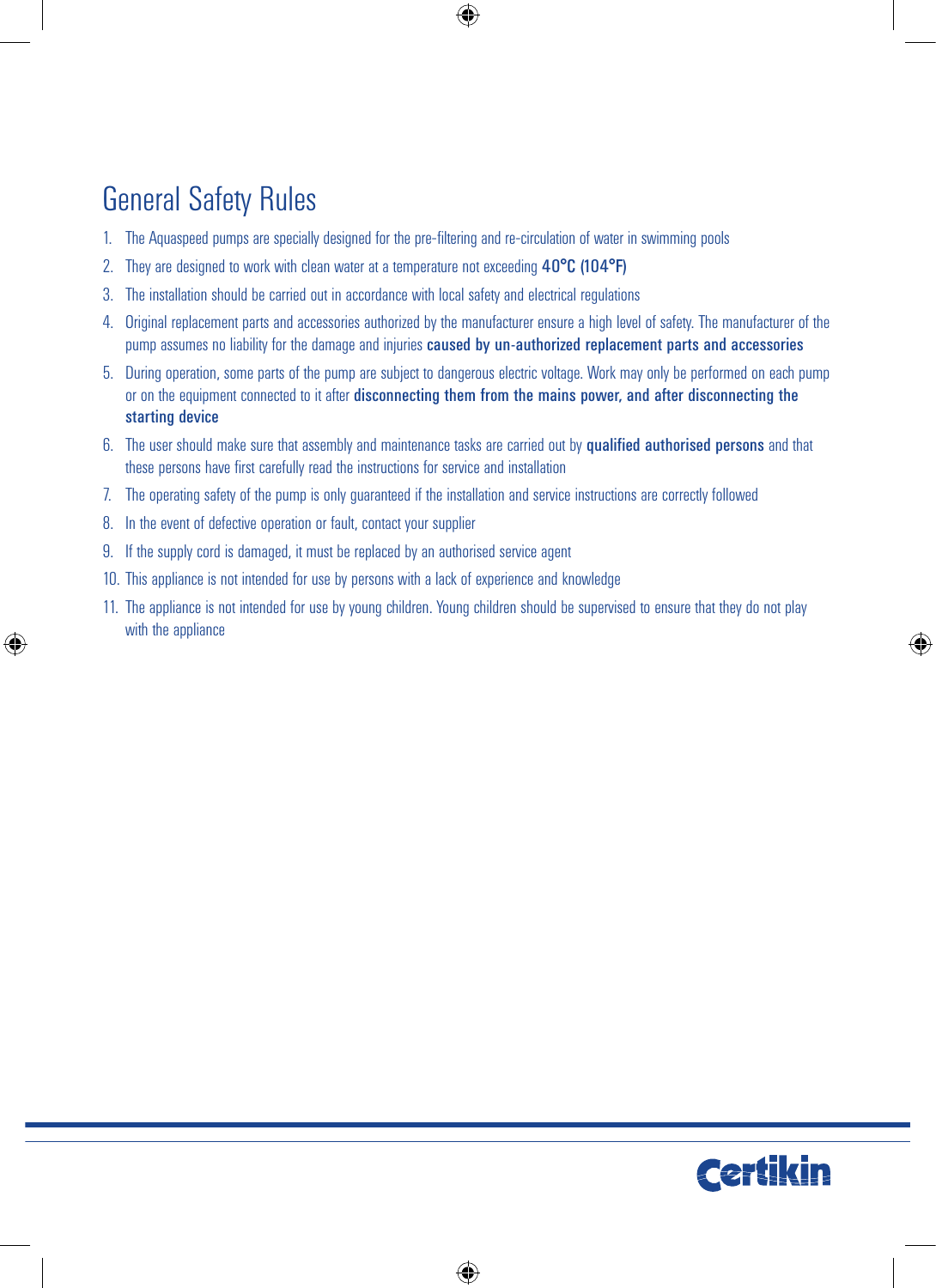

## Warnings for Installation and Assembly Tasks

- 1. When connecting electric cables to the motor of the pump, be careful to correctly arrange them inside the connection box, verify that no bits of cable are left inside the box on closing it. See that the earth wire is correctly connected. When connecting the motor, follow the wiring diagram supplied with the pump
- 2. Be especially careful that no water enters the motor or electrical parts under voltage

# Warnings for Start Up

Before starting the pump, verify the calibration of the electrical protection devices of the motor and that the protections against electrical and mechanical contacts are correctly positioned and attached.

## Warnings for Assembly and Maintenance Tasks

- 1. Be especially careful that no water enters the motor or the electrical parts under voltage
- 2. Avoid all contact, even accidental, with the moving parts of the pump
- 3. Wait until the pump has stopped completely before handling it in any way
- 4. Before carrying out electrical or mechanical maintenance tasks, make sure that the machine has been disconnected from the mains and that starting devices have been locked
- 5. It is advisable to follow the steps listed below before handling the pump in any way
	- a) Turn off the voltage to the pump
	- b) Lock starting devices
	- c) Verify that there is no voltage in the circuits, including ancillary devices and auxiliary circuits
	- d) Wait until motor stops completely

#### The above list should be considered indicative and not binding for the purpose of safety; specific safety rules may exist in particular regulations.

#### Regularly verify:

- 1. The correct attachments of the mechanical parts and of the support screws of the pump
- 2. The correct position, attachment and condition of the supply cables and of the insulating parts
- 3. The temperature of the motor. In the event of any irregularity stop the machine immediately and have it repaired
- 4. The vibration of the pump. In the case of any irregularity, stop the machine immediately and have it repaired

Owing to the complexity of the cases covered, the instructions for installation, use and maintenance contained in this manual do not attempt to examine all possible and imaginable cases of service and maintenance. If supplementary instructions are required or if special problems arise, do not hesitate to contact the supplier or to address directly the manufacturer of the pump.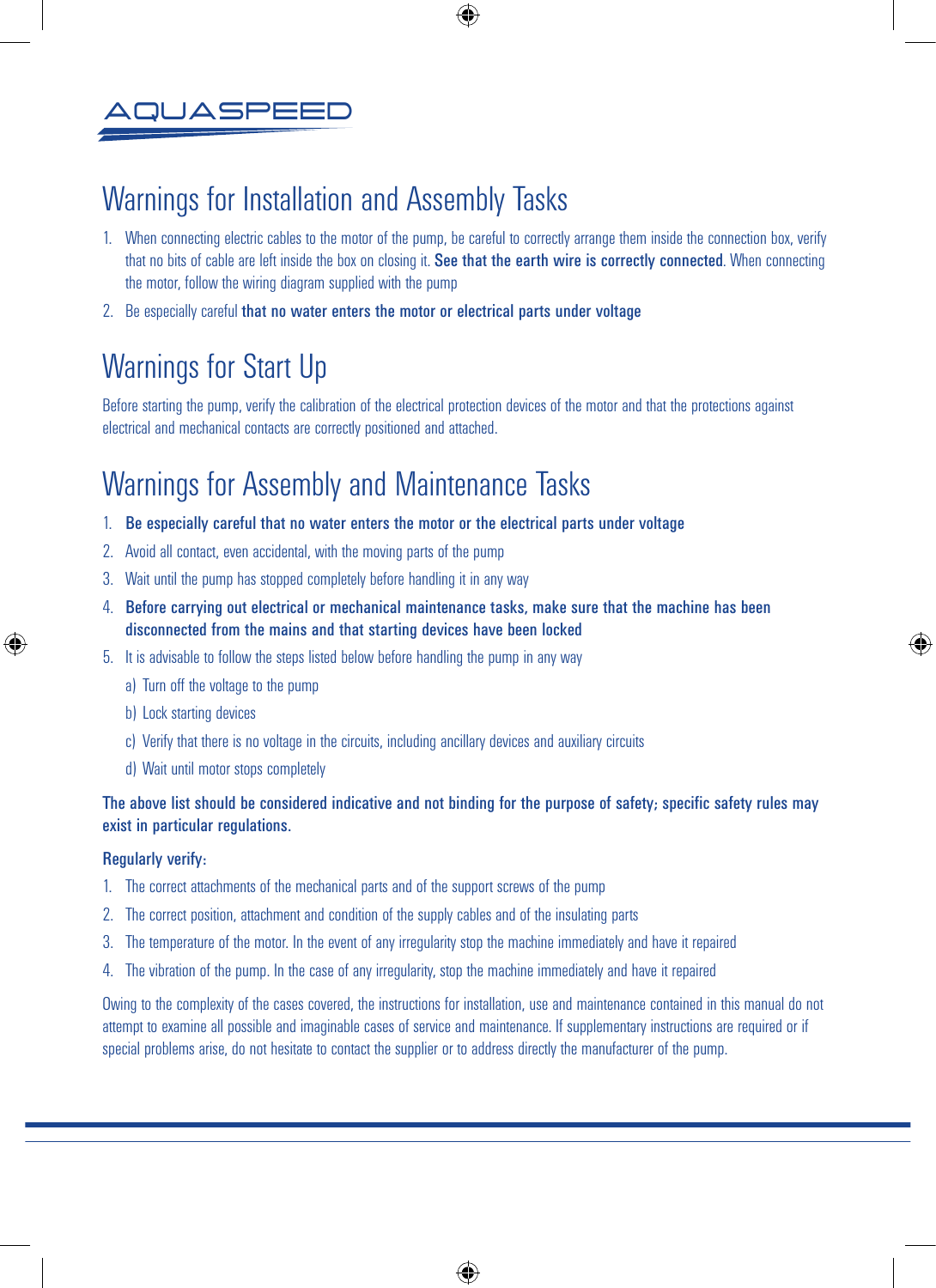# Trouble Shooting

| 1. PUMP WILL NOT<br>PRIME             | <b>Suction air leak</b>                                    | Make sure water level is correct through suction points. Ensure baskets and strainers are free of debris.<br>Tighten all fittings / unions on the suction side of the pump, remove and replace mechanical seal.                                                       |
|---------------------------------------|------------------------------------------------------------|-----------------------------------------------------------------------------------------------------------------------------------------------------------------------------------------------------------------------------------------------------------------------|
|                                       | No water in the pump                                       | Make sure hair and lint pot is full.                                                                                                                                                                                                                                  |
|                                       | Closed valves or blocked lines                             | Open all valves in system, clean skimmer and pump basket, check pump impeller of blockage.                                                                                                                                                                            |
| 2. MOTOR WILL NOT<br><b>RUN</b>       | No power to motor                                          | Check that all electrical switches are on. Ensure the circuit breakers are properly set. Check if timer is set<br>properly. Check motor wiring at terminals.                                                                                                          |
|                                       | Pump jammed                                                | With power switched off turn pump shaft (should spin freely). If not contact your supplier.                                                                                                                                                                           |
| 3.10W FLOW                            | <b>Dirty filter</b>                                        | Backwash filter or clean cartridge.                                                                                                                                                                                                                                   |
|                                       | Dirty skimmer and pump<br>strainer                         | Clean skimmer and pump strainer.                                                                                                                                                                                                                                      |
|                                       | Suction air leak                                           | See 1.                                                                                                                                                                                                                                                                |
|                                       | Closed valve or blocked line                               | See 1.                                                                                                                                                                                                                                                                |
| <b>4. MOTOR RUNS HOT</b>              | Low or incorrect voltage                                   | Supply to be corrected by electrician. Motors run hot to touch and is normal. Thermal overload protector<br>will function to turn them off if there is an overload or high temperature problem. The pump motor cooling<br>fan must have a minimum clearance of 150mm. |
|                                       | Installed in direct sunlight                               | Shield from the weather                                                                                                                                                                                                                                               |
|                                       | Poor ventilation                                           | Do not tightly cover or enclose motor.                                                                                                                                                                                                                                |
| 5. NOISY PUMP                         | Worn bearing                                               | Have electrician replace.                                                                                                                                                                                                                                             |
| <b>OPFRATION</b>                      | Air leak in suction                                        | See 1.                                                                                                                                                                                                                                                                |
|                                       | <b>Suction blockage</b>                                    | Locate and clear blockage.                                                                                                                                                                                                                                            |
|                                       | Foreign matter in impeller                                 | Dismantle pump and remove foreign matter and debris from around impeller.                                                                                                                                                                                             |
|                                       | Cavitations                                                | Improve suction, reduce suction lift, reduce number of fittings, increase pipe size, increase discharge<br>pressure and reduce flow by throttling discharge valve.                                                                                                    |
| 6. MOTOR OVER LOAD<br><b>CUTS OUT</b> | Motor not connected properly                               | Have electrician check wiring.                                                                                                                                                                                                                                        |
|                                       | Low incoming voltage                                       | Have electrician check voltage, ensure pump is not running on an extension cord. Report low supply to<br>authorities.                                                                                                                                                 |
|                                       | Over load due to binding in<br>pump or wrong size impeller | Contact supplier.                                                                                                                                                                                                                                                     |

## **WARNING**

If the pump is within the stated warranty period and you experience faults always contact your supplier for advice. Failure to do this may void warranty. All electrical work is to be carried out by a qualified electrician; under no circumstances should you attempt repairs on the electrical components of the pump unless you are qualified to do so.

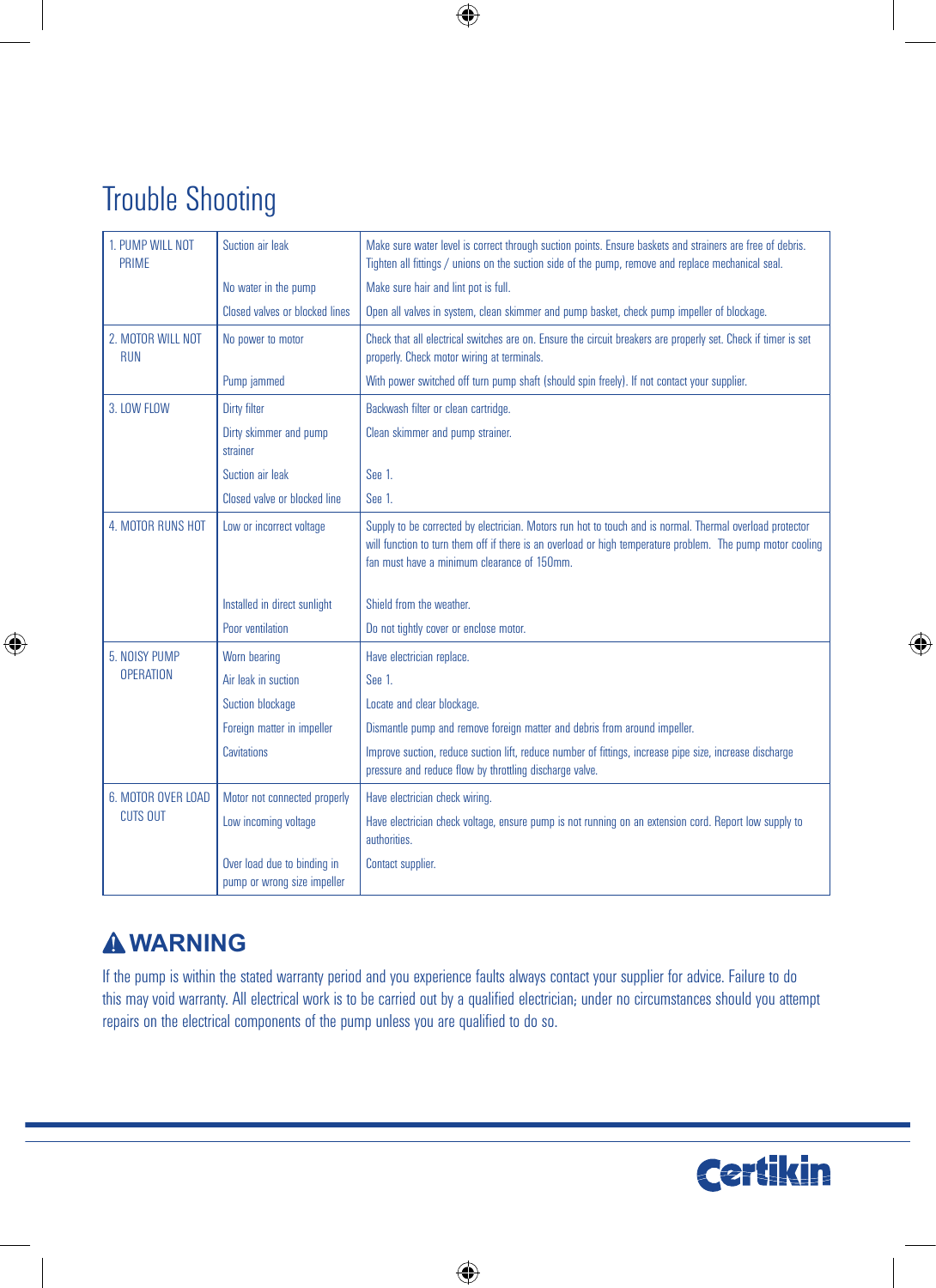



## **CERTIFICATE OF CONFORMITY**

| <b>Manufacturers Name:</b>    | <b>Waterco Europe Ltd</b>                                                      |
|-------------------------------|--------------------------------------------------------------------------------|
| <b>Manufacturers Address:</b> | Radfield, London Road, TEYNHAM, Sittingbourne<br>Kent. ME9 9PS. United Kingdom |

| Equipment Type:  | <b>Centrifugal Water Pump</b>                  |
|------------------|------------------------------------------------|
| Model Number(s): | Aquaspeed 0.50hp, 0.75hp, 1hp, 1.5hp, 2hp, 3hp |

| I hereby declare that the above product confirms to the following specifications:-<br>EN 60335-1:2001+A1+A2+A11-A16<br>EN60335-2-41:2003 +A1:2004 +A2:2010 |  |  |  |
|------------------------------------------------------------------------------------------------------------------------------------------------------------|--|--|--|
|                                                                                                                                                            |  |  |  |
| Following the provisions of the EMC Directive<br>2006/95/EC                                                                                                |  |  |  |
|                                                                                                                                                            |  |  |  |
| and                                                                                                                                                        |  |  |  |
| <b>WEEE Regulations 2006</b>                                                                                                                               |  |  |  |
| Signed:                                                                                                                                                    |  |  |  |
| For and on Behalf of Waterco Europe Ltd.                                                                                                                   |  |  |  |
|                                                                                                                                                            |  |  |  |
|                                                                                                                                                            |  |  |  |
|                                                                                                                                                            |  |  |  |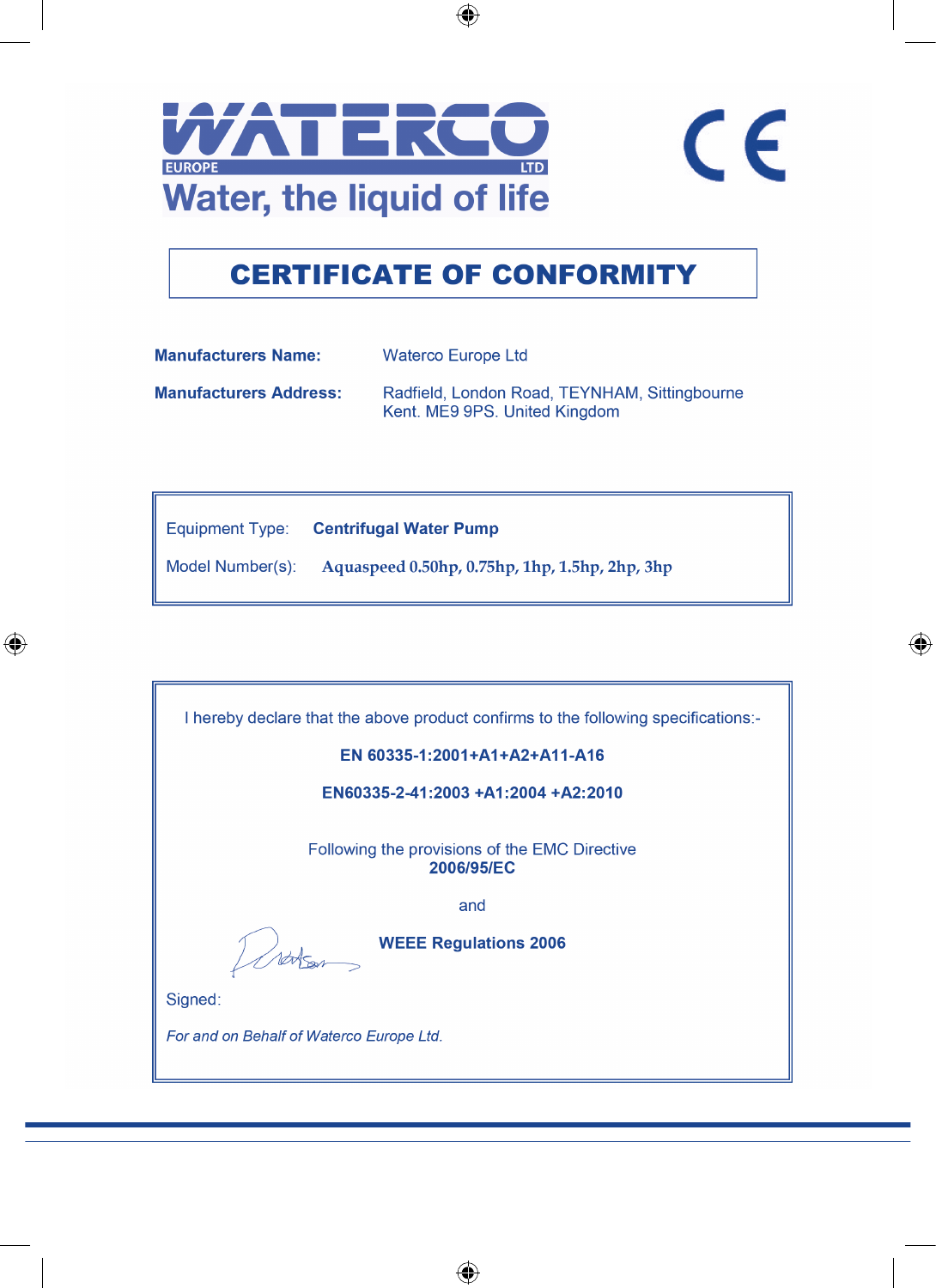